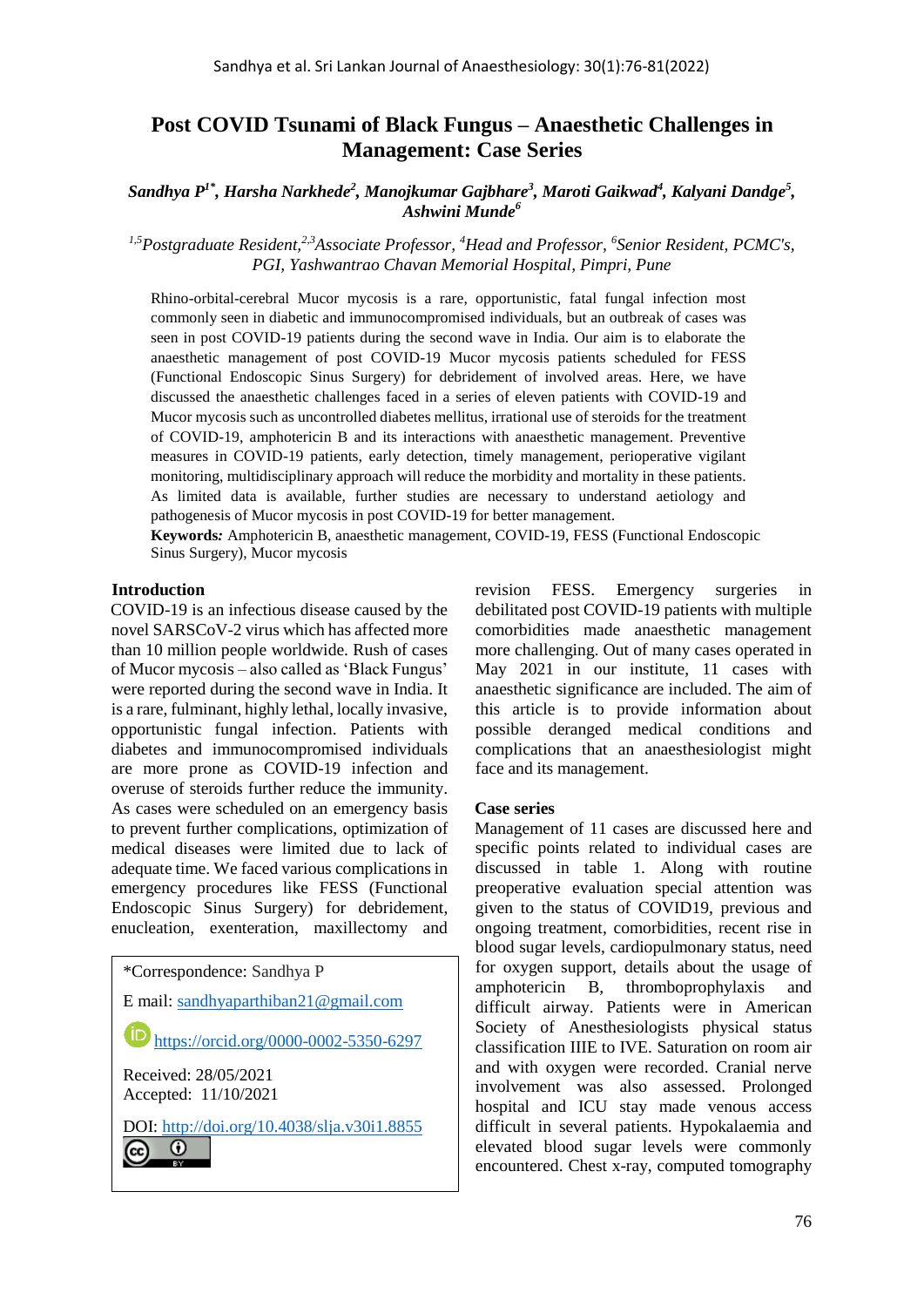and magnetic resonance imaging of paranasal sinuses showed variable involvement in each patient. Consent was taken and the patients were counselled about nasal packing and need for mouth breathing after surgery. Availability of ICU beds was ensured. Standard ASA monitoring was continued. Difficult intubation cart was kept ready. Either central venous or peripherally inserted central cannulation was done in all patients. Patients were premedicated with glycopyrrolate 0.2 mg, midazolam 1 mg, fentanyl 2 mcg/kg intravenously. After pre-oxygenation with 100% oxygen, patients were induced with intravenous propofol 2 mg/kg and they were intubated with a Portex cuffed endotracheal tube of appropriate size, after relaxation with intravenous succinylcholine 1.5 to 2 mg/kg. Patients were maintained on 50% air and oxygen, inhalational isoflurane 1% and intravenous

vecuronium 0.08 to 0.1 mg/kg. Frequent intraoperative blood sugar monitoring was done to titrate insulin infusion in patients with high blood sugar. Hypokalaemia was corrected with intravenous potassium chloride infusion. For analgesia, intravenous tramadol 0.5 to 1 mg/kg and paracetamol 1 g were given. Hemodynamically stable patients were reversed with intravenous neostigmine 0.05 mg/kg and intravenous glycopyrrolate 0.4 mg.

Spontaneously breathing patients with tidal volume above 5ml/kg, saturation greater than 95%, had a good muscle power and response to verbal command were extubated before transferring to ward or ICU. Unstable patients with poor respiratory efforts were not extubated and shifted to ICU.

Specific anaesthetic management of a series of 11 cases are mentioned in table 1.

| N <sub>0</sub> | Age<br><b>Sex</b><br><b>ASA</b>   | <b>Comorbidities</b>                                           | Diagnosis and<br>procedure                                                                                                        | Preoperative<br>findings                                                                                                   | Intraoperative<br>events                                                                                                                                 | Postoperative<br>events                                                                                                               |
|----------------|-----------------------------------|----------------------------------------------------------------|-----------------------------------------------------------------------------------------------------------------------------------|----------------------------------------------------------------------------------------------------------------------------|----------------------------------------------------------------------------------------------------------------------------------------------------------|---------------------------------------------------------------------------------------------------------------------------------------|
| 1.             | 45<br>M<br><b>IIIE</b>            | Hypertension<br>Uncontrolled<br>diabetes                       | Rhino orbital<br>Mucormycosis<br>For FESS                                                                                         | Restricted mouth<br>opening with a<br>large swelling<br>over the right side<br>of face.<br>Blood sugar-<br>302mg/dl        | Bougie guided<br>intubation                                                                                                                              | Extubated. After two<br>weeks he developed<br>numbness over right<br>cheek again posted<br>for Revision FESS -<br>uneventful.         |
| 2.             | 67<br>M<br><b>IVE</b>             | Uncontrolled<br>diabetes,<br>Alcohol<br>withdrawal<br>syndrome | Rhino-<br>Orbital cerebral<br>mucormycosis<br>with pulmonary<br>fibrosis<br>For FESS                                              | Tachypnoeic,<br>Saturation 78%<br>(room air), 95%<br>(oxygen 6L/m)<br><b>Blackish</b><br>discolouration of<br>hard Palate. | Supraglottic<br>oedema noted<br>during intubation.<br>Intraoperative<br>hypotension.<br>Hydrocortisone<br>$100$ mg<br>Noradrenaline<br>$0.05$ mcg/kg/min | Not extubated due<br>to poor respiratory<br>effort and<br>inadequate tidal<br>volume and shifted<br>to ICU. Death on<br>the same day. |
| 3.             | 62<br>$\mathbf{F}$<br><b>IIIE</b> | Hypertension<br>Diabetes                                       | Rhinoorbital<br>mucormycosis<br>with<br>orbital apex<br>syndrome<br>For FESS<br>with<br>debridement<br>and orbital<br>enucleation | Buck teeth with<br>loose upper<br>incisor.<br>Saturation on air-<br>$90\%$ .<br>Haemoglobin<br>6.9g%,<br>transfused.       | Sudden<br>bradycardia<br>$(40/min)$ due to<br>oculo-cardiac<br>reflex)<br>Paused surgery.<br>Glycopyrrolate<br>$0.2$ mg.                                 | Extubated.<br>Uneventful                                                                                                              |

*Table 1: Specific anaesthetic management of series of eleven cases with Mucor mycosis*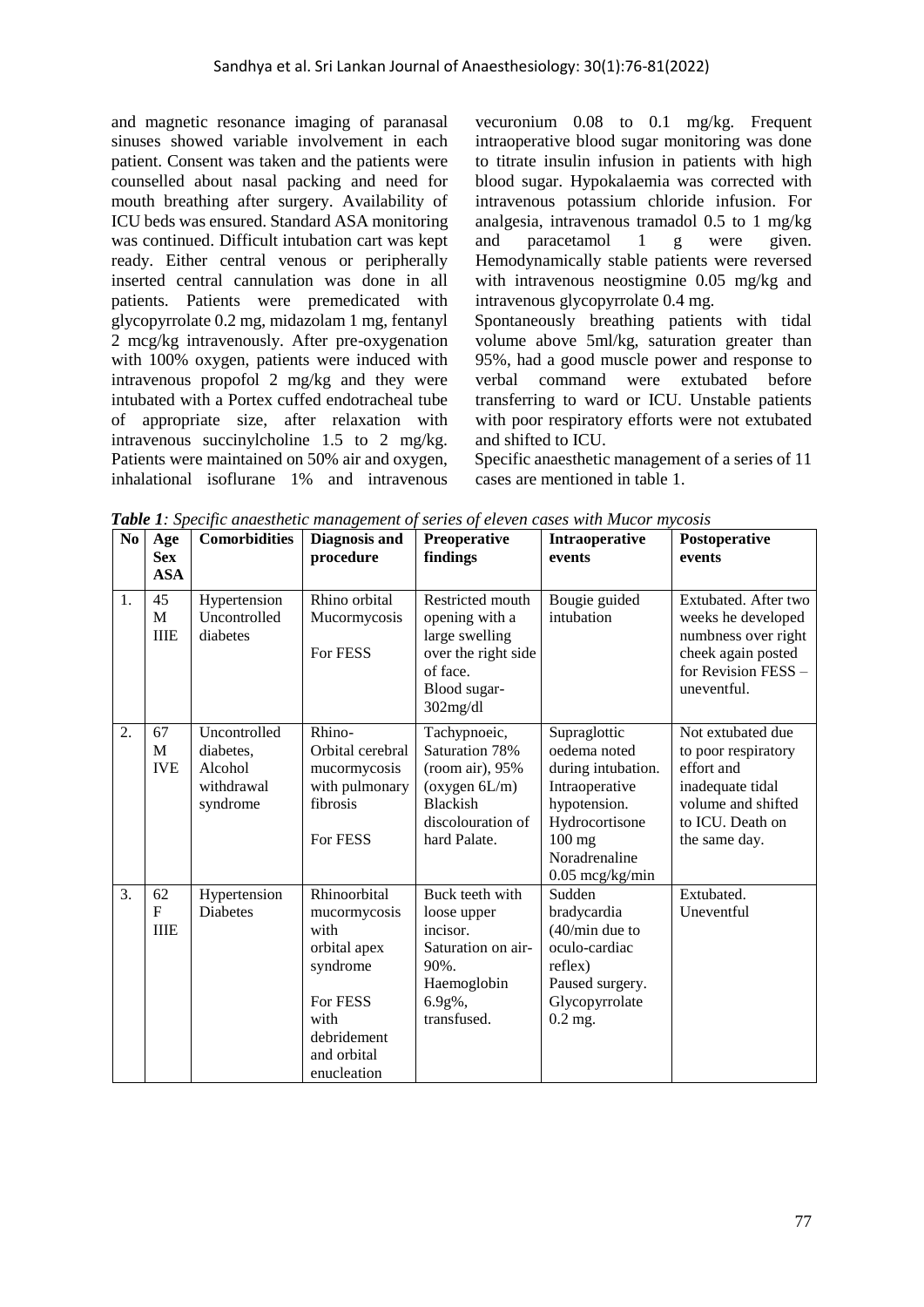| 4. | 50<br>$\mathbf{F}$<br><b>IIIE</b> | Polycystic<br>kidney disease,<br>Hypertension,<br>Acute kidney<br>injury (blood<br>urea 154 mg/dl,<br>creatinine 6.9<br>mg/dl | Rhinoorbital<br>mucormycosis<br><b>FESS</b><br>with<br>debridement                                                                                    | Blood urea and<br>serum creatinine<br>decreased to 137<br>mg/dl and 5.0<br>mg/dl.                            | Isoflurane 1% and<br>atracurium.<br>Avoided<br>Nephrotoxic<br>drugs. Cautious IV<br>fluid.                                                                                                   | Post op day $\overline{5}$ ,<br>developed<br>periorbital edema<br>and proptosis.<br>Revision endoscopic<br>debridement with<br>right optic nerve<br>decompression done<br>-uneventful.                                       |
|----|-----------------------------------|-------------------------------------------------------------------------------------------------------------------------------|-------------------------------------------------------------------------------------------------------------------------------------------------------|--------------------------------------------------------------------------------------------------------------|----------------------------------------------------------------------------------------------------------------------------------------------------------------------------------------------|------------------------------------------------------------------------------------------------------------------------------------------------------------------------------------------------------------------------------|
| 5. | 50<br>M<br><b>IVE</b>             | <b>Diabetes</b><br>Ischemic heart<br>disease on<br>warfarin and<br>aspirin)                                                   | Rhinoorbital<br>mucormycosis<br><b>FESS</b><br>with<br>debridement                                                                                    | Severe left<br>ventricular<br>dysfunction with<br>multiple<br>hypokinetic<br>segments. EF-<br>30% INR - 1.13 | Etomidate 0.3<br>mg/kg.<br>Intraoperative<br>noradrenaline<br>$0.05$ mcg/kg/min                                                                                                              | Developed ACS on<br>same day,<br>thromboprophylaxis<br>started. Later<br>developed an<br>ischemic stroke.                                                                                                                    |
| 6. | 73<br>$\mathbf F$<br><b>IVE</b>   | Past pulmonary<br>tuberculosis,<br>hypothyridism,<br>diabetes<br>hypertension                                                 | Rhinoorbital<br>mucormycosis<br>with palatal<br>involvement<br>Left-modified<br>Denker's with<br>FESS, orbital<br>exenteration<br>with<br>debridement | Blackish<br>discolouration of<br>hard palate Left<br>sided facial<br>palsy. Potassium<br>$-2.9$ mmol/L       | Ventricular<br>premature beats (6<br>beats/m)<br>IV lidocaine<br>$1mg/kg$ ,<br>potassium,<br>magnesium 1g                                                                                    | Poor respiratory<br>efforts and shifted to<br>ICU. Patient expired<br>on postoperative day<br>1.                                                                                                                             |
| 7. | 50<br>$\mathbf M$<br><b>IIIE</b>  | <b>Diabetes</b>                                                                                                               | Rhinoorbital<br>mucormycosis<br>FESS with<br>debridement                                                                                              | Potassium - 2.8<br>mmol/L.                                                                                   | Intraoprative<br>ischemic changes<br>in ECG                                                                                                                                                  | Thromboprophylaxis<br>started. Acute<br>infarct of cerebellar<br>peduncle and pons.<br>Three weeks later<br>developed loss of<br>vision left eye and<br>facial pain. Reposted<br>for orbital<br>exenteration-<br>uneventful. |
| 8. | 45<br>$\mathbf{M}$<br><b>IIIE</b> | Diabetes                                                                                                                      | Rhinoorbital<br>mucormycosis<br>with maxillary<br>involvement<br>FESS with<br>right sided<br>partial<br>maxillectomy<br>with<br>debridement           | Multiple loose<br>teeth<br>Potassium-2.4<br>mmol/L                                                           | During<br>intubation,<br>damage to loose<br>upper incisor and<br>gum. Teeth<br>extracted and<br>intubated.<br>[figure1:a & b].<br>Fungal debris and<br>supraglottic<br>oedema were<br>found. | <b>Revision FESS</b><br>with debridement.<br>Uneventful.                                                                                                                                                                     |
| 9  | 43<br>M<br><b>IIIE</b>            | uncontrolled<br>diabetes                                                                                                      | Rhinoorbital<br>mucormycosis<br><b>FESS</b><br>with<br>debridement                                                                                    | HbA1c-14%                                                                                                    | Blood sugar-<br>401mg/dl. Insulin<br>infusion.                                                                                                                                               | Extubated<br>uneventfully.<br>Revision FESS after<br>two weeks.                                                                                                                                                              |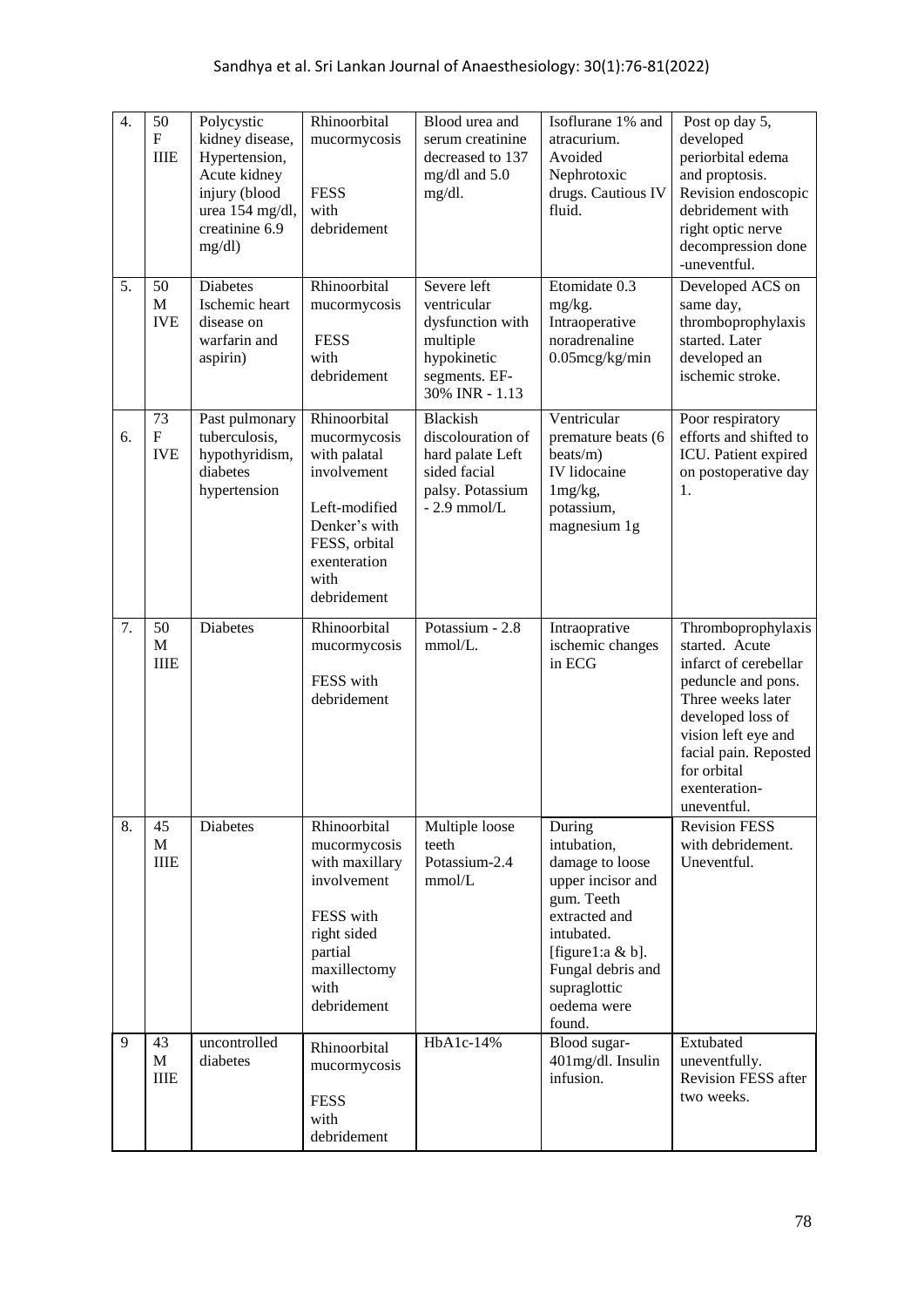| 10 | 70<br>M<br><b>IIIE</b> | Diabetes        | Rhinoorbital<br>mucormycosis<br><b>FESS</b><br>with<br>debridement                         | Potassium-<br>$3.1$ mmol/L                                 | Ventricular<br>premature beats<br>(3 beats/ minute).<br>Potassium was<br>corrected. | Extubated<br>uneventfully. |
|----|------------------------|-----------------|--------------------------------------------------------------------------------------------|------------------------------------------------------------|-------------------------------------------------------------------------------------|----------------------------|
| 11 | 62<br>F<br><b>IIIE</b> | <b>Diabetes</b> | Rhino orbital<br>mucormycosis<br>FESS with<br>debridement<br>and orbital<br>decompression. | Blood sugar -<br>$386$ mg/dl<br>Potassium-<br>$2.5$ mmol/L | Oculocardiac<br>reflex                                                              | Uneventful                 |

### **Discussion**

Mucor mycosis is caused by zygomycetes. It causes high mortality of about 85% even after aggressive treatment.<sup>1</sup> Mucor mycosis is an Angio invasive disease, which invades the walls of the arteries and veins, causing vascular thrombosis and occlusion, tissue infarction, bone invasion and subsequent intracranial spread via paranasal sinuses.<sup>2</sup> White et al reported that the incidence of invasive fungal infections is 26.7% in post COVID-19 patient.<sup>3</sup>

Anaesthesiologists must have well-versed knowledge in Mucor mycosis and its management, as well as perioperative complications, drug interactions and side effects. Considering prolonged hospital stay, need for multiple intravenous medications and inotropes, central venous access was preferred. However, proximity of internal jugular cannulation to infection site and higher chance of hematoma formation made us to consider PICC (peripherally inserted central catheter) and femoral venous cannulation.

Facial swelling, decreased mouth opening, facial palsy, palatal involvement, epiglottitis, supraglottic oedema and fungal debris in oropharyngeal region contributed to difficult bag mask ventilation and intubation [figure1: b, c and d].<sup>4</sup> Difficult intubation cart along with emergency tracheotomy and protective equipment were ensured in operation theatre.<sup>5,6</sup> As maxillary involvement makes teeth and gum more prone to injury, intubation should be gentle [figure1: a]. Patients with low saturation had less pulmonary reserves, however, they were managed with adequate pre-oxygenation prompt uneventful intubation.

Many in vitro studies have shown the antimicrobial effects of intravenous and

inhalational agents. Recently, isoflurane has been found to halt fungal growth in vitro and could offer future therapeutic potential for certain systemic fungal infections. Though in vivo effects have not yet been proved, isoflurane was used in all cases.<sup>7</sup>

Elevated blood glucose increases perioperative complications in diabetic and nondiabetic patients. Achieving target glucose of 140 to 180 mg/dl with insulin improves clinical outcome.<sup>8</sup> Aggressive management of blood glucose with insulin leads to hypokalaemia, which should be corrected simultaneously.

Nephrotoxicity (80% patients and haemodialysis in 15%), hypokalaemia, hypomagnesaemia, fever, shivering, dyspnoea and hypotension are the common but serious side effects of systemic amphotericin B. Over the years liposomal amphotericin B has emerged as an alternative drug with less nephrotoxicity. Sustaining haemodynamic is crucial to prevent progression of renal damage. Adequate peri-operative hydration has foremost importance. We observed that patients receiving both amphotericin B and high dose insulin had moderate to severe hypokalaemia with electrocardiographic changes, which was corrected intraoperatively. Amphotericin B has skeletal muscle relaxant potentiating properties. Arrhythmia, atrial fibrillation, bradycardia, cardiac arrest, cardiomegaly, haemorrhage, postural hypotension, and vasodilatation have been reported.<sup>9</sup> Therefore, amphotericin B infusion was avoided intraoperatively.

Posaconazole, a newer antifungal with lower side effects and oral route of administration can be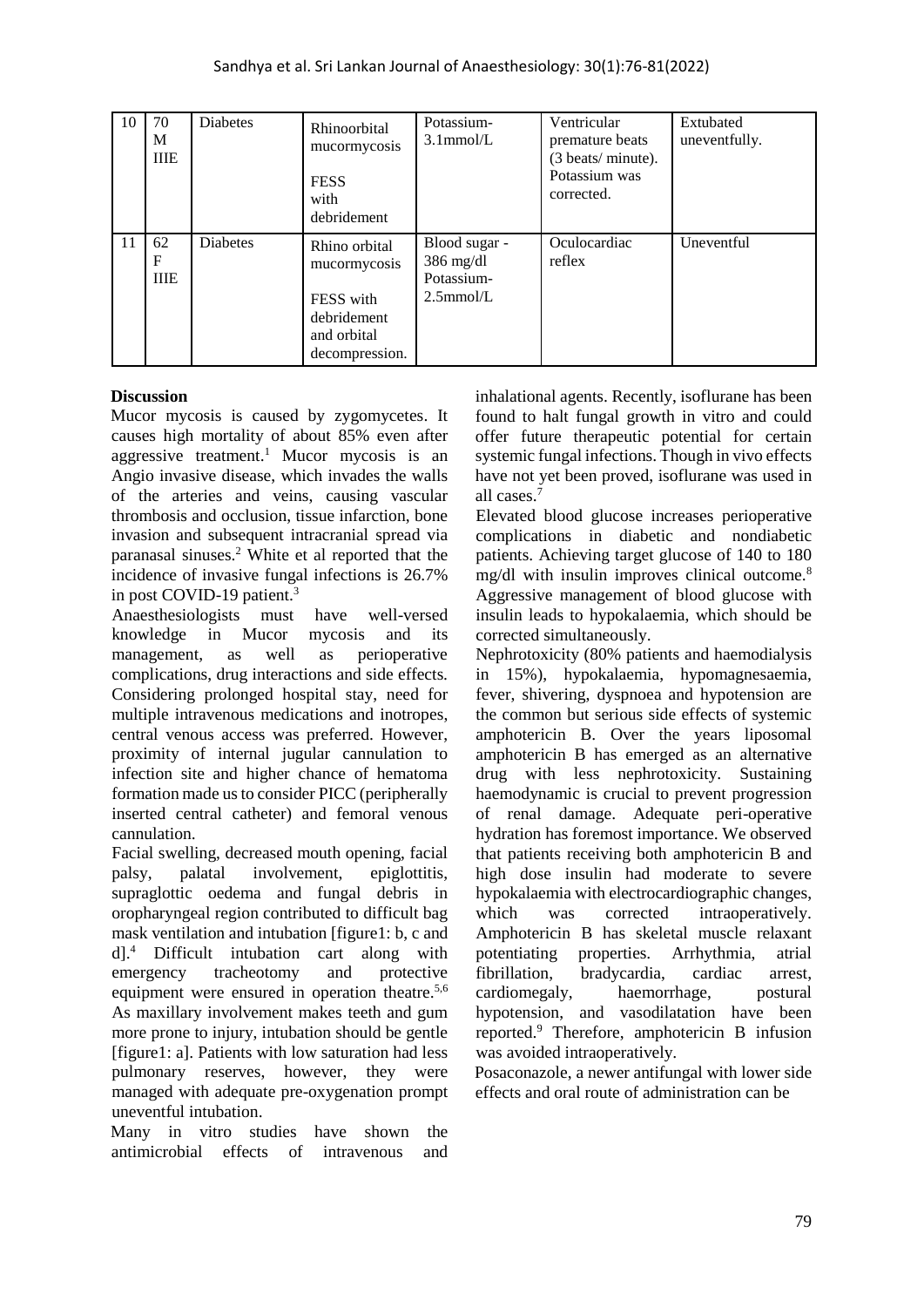**Figure 1***: a)* Dental cone beam CT scan showing maxillary involvement b) Palatal involvement *showing blackish discolouration in hard palate c) Left sided facial swelling with facial palsy d) Blackish fungal debris noted in maxillary antrum e) chest X-ray showing bilateral lower zone*



used as a step down treatment after initial therapy with amphotericin B.<sup>10</sup> Hyperbaric oxygen therapy increases oxygen delivery to the tissue, improves vascularity and helps in faster healing. So, it can be used as adjunctive therapy. $^{11}$ Consider preoperative pulmonary function test, echocardiography and continuous invasive monitoring and arterial blood gas analysis intraoperatively wherever necessary. Due to the emergency nature of surgery and lack of equipment, it was not feasible for us. It was common in males (4/11 females, 7/11 males), might be due to the high incidence of COVID-19 in males.<sup>12</sup> Revision surgeries were more common (5/11 cases, mortality in two cases) due to aggressive nature of disease. Stroke, myocardial ischaemia and recurrence were common in the postoperative period. Despite the patient being on thromboprophylaxis, these events had occurred which may be due to the

patient's medical conditions itself or Angio invasiveness of the disease.<sup>2</sup> So, vigilant monitoring is mandatory in the postoperative period even after recovery.

### **Conclusion**

One can anticipate intraoperative complications like airway difficulty, chances of traumatic intubation, hypotension, hyperglycaemia, hypokalaemia, arrhythmias, oculocardiac reflex and excessive bleeding during management of Mucor mycosis. Intraoperatively PICC line, avoidance of amphotericin B infusion, strict control of sugar, correction of hypokalaemia, maintaining renal perfusion should be considered. Judicious use of steroids and antibiotics, strict glycaemic control, preventive measures like nasal hygiene, early detection by vigilant monitoring and prompt treatment on time may decrease morbidity and mortality due to Mucor mycosis.